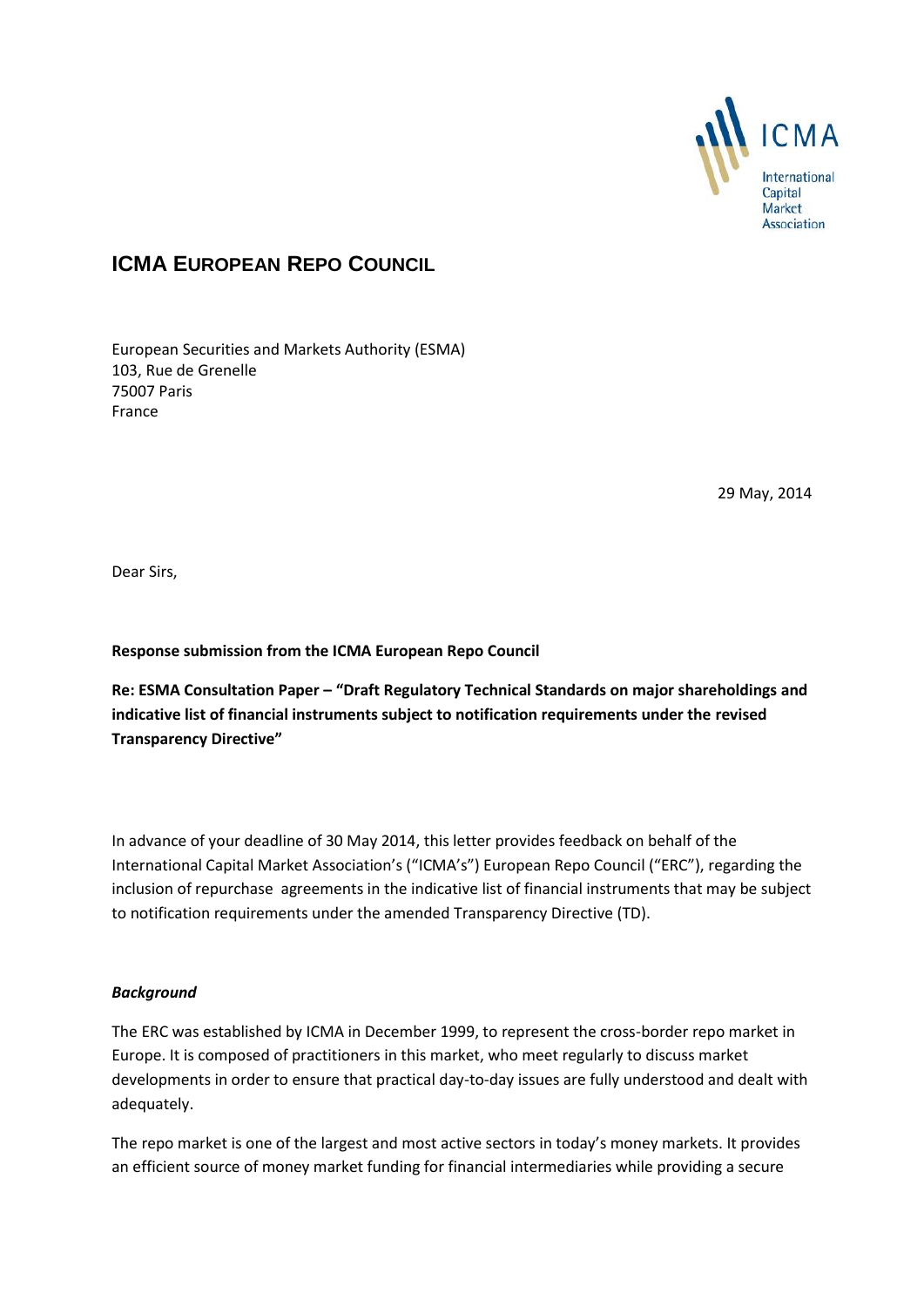home for liquid investments. Repo is also used by central banks as their principal tool in open market operations to control short-term interest rates. Repos are attractive as a monetary policy instrument because they carry a low credit risk while serving as a flexible instrument for liquidity management, which benefits the functioning of financial markets. Central banks are also able to act swiftly as lenders of last resort during periods of market turbulence by way of the repo market.

In the international repo market, ICMA's Global Master Repurchase Agreement (GMRA)<sup>1</sup> provides a robust legal framework for documenting repo transactions. Supervisory authorities recognise the effect of the GMRA netting provisions for regulatory capital and large exposure requirements provided, inter alia, that a reasoned legal opinion has been obtained to the effect that, in the event of a legal challenge, the relevant courts and administrative authorities would find that, where a counterparty fails owing to default, bankruptcy, liquidation or any other similar circumstance, the regulated firm's claims and obligations pursuant to the GMRA would be limited to a net sum under the law of the relevant jurisdiction(s), and meets certain other requirements. Against this background, ICMA obtains and annually updates legal opinions on the GMRA, currently from 62 jurisdictions worldwide, for the benefit of its members. These opinions cover both the enforceability of the netting provisions of the GMRA as well as the validity of the GMRA as a whole.

In a repo, at the start of the transaction, one party (the Seller) sells securities to another party (the Buyer) for cash with an agreement to repurchase equivalent securities at a future date or on demand. The transaction is collateralised, with the cash securing the seller's securities and the securities securing the buyer's cash. In the event of default, the collateral can be sold and exposure to the defaulting party can be netted off. It is worth emphasising that repo involves the *sale* of collateral – i.e. there is an outright transfer of legal title to the collateral to the Buyer and that the Buyer is only obliged to sell back *equivalent* securities (i.e. securities that are economically but not legally identical to those purchased at the start of the repo) at the end of the repo.

## *The inclusion of repurchase agreements in the indicative list*

**.** 

The ERC notes that ESMA has proposed that repurchase agreements be included in the indicative list of financial instruments that may be subject to notification requirements under the TD. If the purpose of the list is to provide assistance regarding the types of financial instruments which are expected to be disclosed by an investor, the ERC recommends that ESMA provide further detail about which repurchase agreements could be caught by the TD. This is because the vast majority of repurchase agreements use fixed income securities as the underlying collateral rather than equity securities and presumably it is not ESMA's intention that such fixed-income repos be notifiable under the TD.

While the GMRA does contemplate the possibility of equity securities being used as the underlying (and hence the development of the GMRA Equities Annex), we believe that such transactions are limited. Instead, it is our understanding that securities financing transactions using equity securities

 $1$  The GMRA is a standard master agreement for repo transactions. The first version of the GMRA was published in 1992 and was followed by substantially revised versions in 1995, 2000 and 2011. For copies of all versions of the GMRA, see: [http://www.icmagroup.org/Regulatory-Policy-and-Market-Practice/short-term](http://www.icmagroup.org/Regulatory-Policy-and-Market-Practice/short-term-markets/Repo-Markets/global-master-repurchase-agreement-gmra/)[markets/Repo-Markets/global-master-repurchase-agreement-gmra/](http://www.icmagroup.org/Regulatory-Policy-and-Market-Practice/short-term-markets/Repo-Markets/global-master-repurchase-agreement-gmra/)